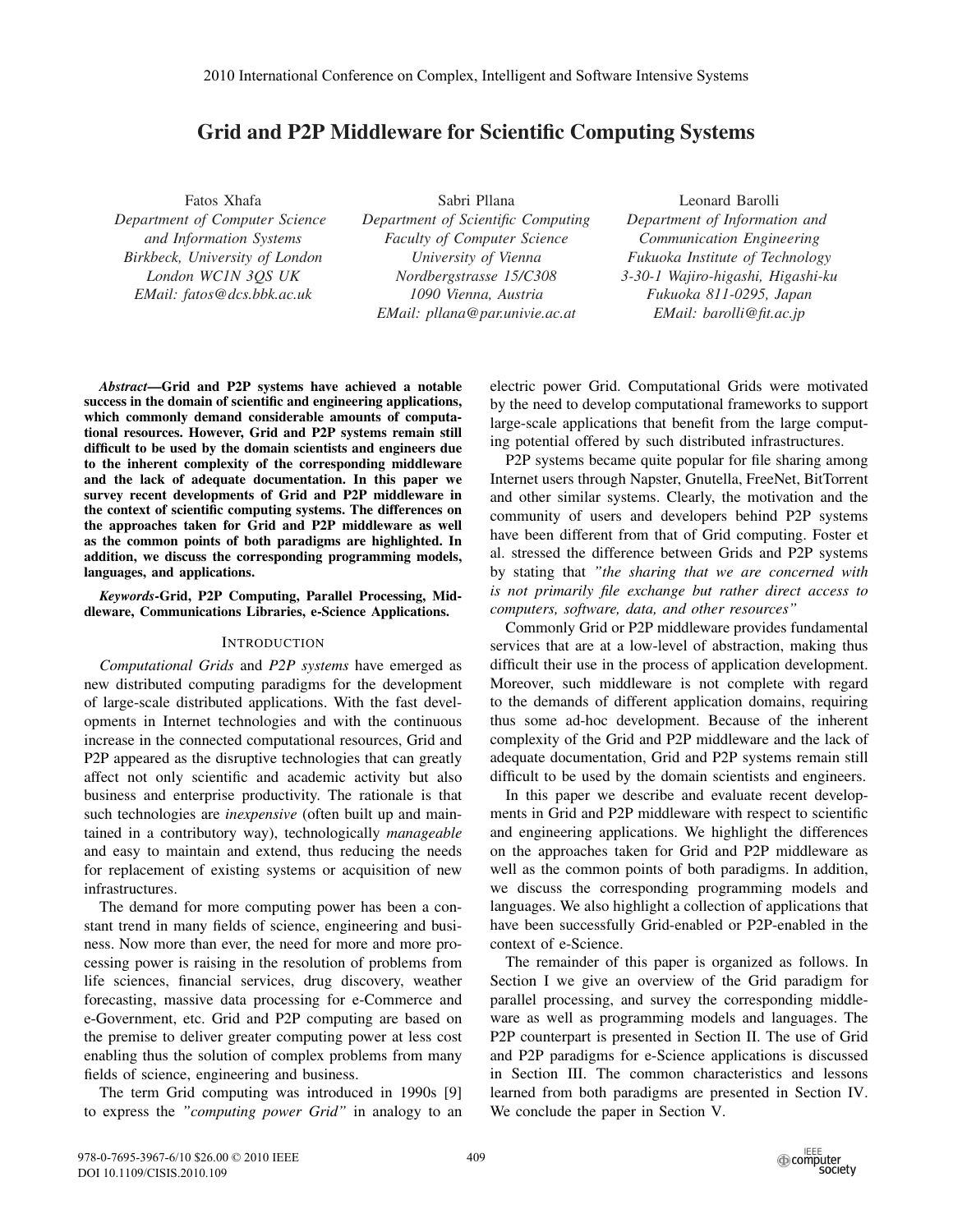## I. GRID PARADIGM

The Grid paradigm may be used in various contexts, such as the *high throughput computing* or *high performance computing*.

*High throughput computing*. The aim is to complete the largest number of applications per unit of time. It should be noted that in such case, we have a coarse-grained parallelism while the fine-grained is not necessarily exploited. Systemrelated QoS requirements are important in this case.

*High performance computing*. The aim is to reduce the execution time of applications. To achieve this goal, the exploitation of fine-grained parallelism is necessary. In this case is important the user's requirement on fast completion of a certain application.

A common set of requirements on Grid application-level tools includes: (1) Grid tools should be built on top of the Grid software infrastructure, (2) should isolate users from the dynamics of the Grid infrastructure, (3) should reduce application development cost and complexity, and (4) should be generic and easy to use facilitating thus the application development also to domain scientists or engineers nonfamiliar with the low-level details of Grid technology. Much of the current research efforts are devoted to bridging the gap between existing Grid middleware and application-level needs.

# *A. Grid Middleware and Communication Libraries*

A major concern in Grid environments is dealing with the high degree of heterogeneity of resources that can range from laptops and PCs to supercomputers. The unified virtual view of Grid systems and the efficient and transparent access to computational resources is achieved by Grid middleware. Grid middleware aims at integrating heterogeneous resources, abstract low-level characteristics, efficient assignment of resources, job/application allocation and execution, monitoring, data access and transfer, and secure access to resources. Grid middleware can be seen as distributed software that enables the communication between applications and underlying computational platforms and as such it should be as complete and generic as possible in terms of operations/services offered to mach any needs of applications to be build on top of it. Due to such vital functionalities, Grid middleware is considered as the backbone of Grid computing systems.

Considerable research efforts are currently devoted to the design and implementation of Grid middleware. Since Grid systems are considered as a natural development step of parallel and distributed systems, existing middleware and communication libraries used in parallel and distributed systems such as Condor, MPI and PVM were extended to support Grid-enabled applications. Certainly, the existing libraries showed several limitations when faced to Grid infrastructures, therefore new middleware and communication libraries are proposed by Grid computing community to cope with new characteristics of such systems and thus match the needs of the development of large scale Grid applications. Below we briefly consider some of them, that are currently widely used by the Grid computing community.

*MPI-based middleware:* Message Passing Interface (MPI) is established as the main paradigm in the development of parallel scientific applications. Message passing paradigm is more appropriate for tightly-coupled parallel applications rather than loosely-coupled Grid model, however, new versions of MPI appeared attempting to improve the performance of the MPI collective communications for fault tolerant MPI implementations. MPICH-G2 [13] is a Grid-enabled implementation of the MPI, which allows to couple multiple heterogeneous machines to run MPI applications. PACX-MPI (PArallel Computer eXtension to MPI) [4] enables an MPI application to run on a *meta computer* consisting of several, possibly heterogeneous, machines, each of which may itself be massively parallel.

*Java RMI-based middleware:* Due to its platform independent nature, Java is expected to be of growing importance for the development of Grid middleware. MPJ (Java MPI) [3] is the MPI-like Message Passing for Java, attempting to establish a standard Java parallel programming APIs after Message Passing Interface (MPI). Other efforts use Java's Remote Method Invocation model. RepMI [14] is a compiler-based approach for object replication in Java and is based on RMI. It implements a MagPIe-like broadcast operation for Grid environments.

*NetSolve/GridSolve:* NetSolve/GridSolve [2], [6] is among the first Grid middleware used for high performance computing that enabled the solution of complex scientific problems using geographically distributed resources. Net-Solve intents to use the best computational resources on a network. Fault tolerance and load-balancing are also features of the NetSolve system to achieve high performance. It should be noted however that NetSolve is based on clientserver RPC-like model and has thus the limitations of a centralized system in contrast to full-featured Grid systems which are cheaper than a server farm like approaches. It specializes for coarse-grain task parallelism. Another limitation of NetSolve is the lack of universal interface; in fact, its interface protocol can only be applied in the clients of NetSolve system.

*Globus and Globus-based middleware:* Globus Toolkit [12] is the most widely used middleware for Grid applications. It allows discovering resources, running applications, dealing with heterogeneity and security issues. It is an integrated toolkit of Grid services offering resource allocation and process management, communication services, authentication and security services, system monitoring, remote data access, etc. Due to its wide use, Globus has been integrated by other projects such as Condor-G, MPICH-G2 and NetSolve.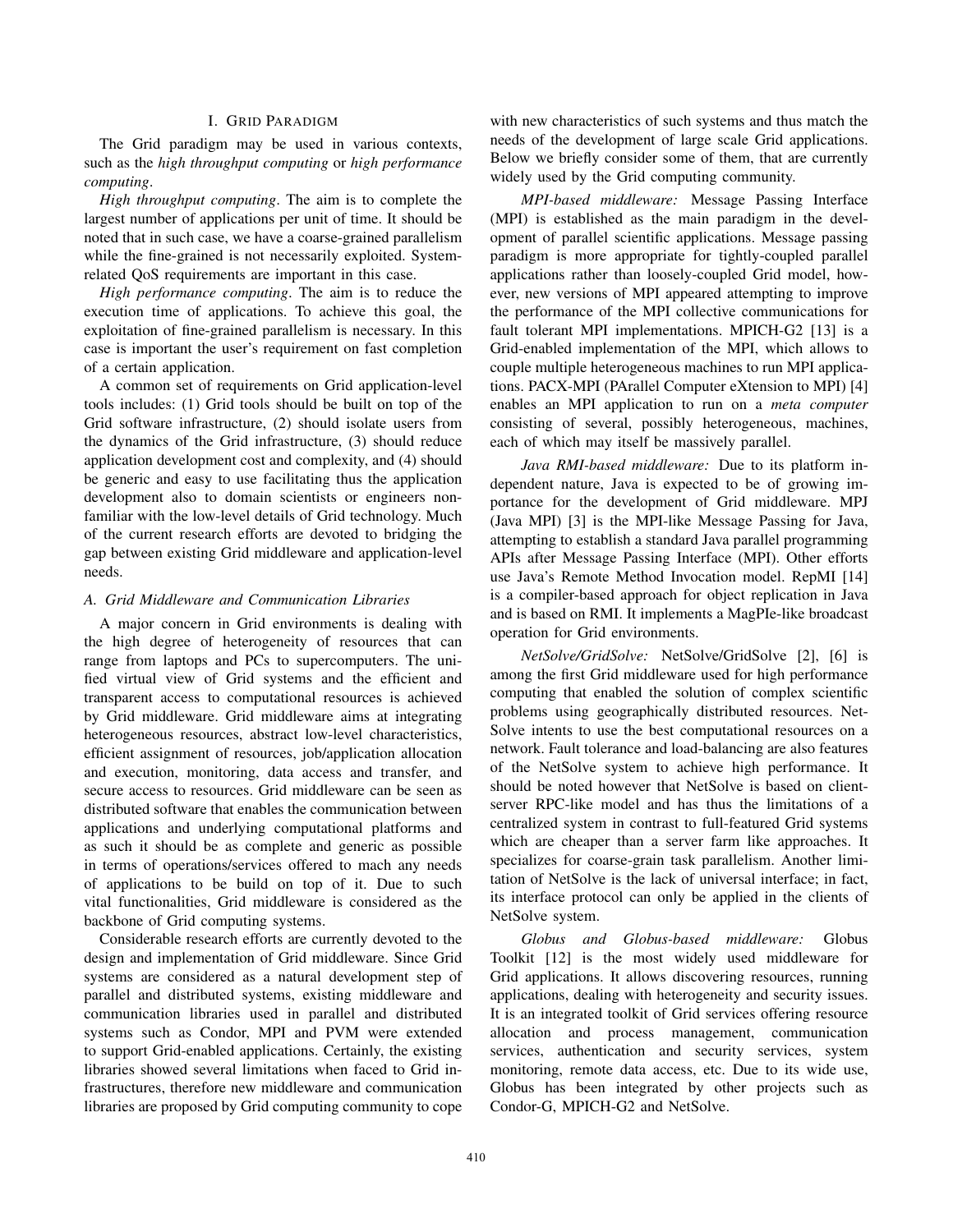gLite.: gLite<sup>1</sup> is another middleware for Grid computing, which provides a framework for building Grid applications through an integrated set of components that support resource sharing. gLite is developed as part of the Enabling Grids for E-sciencE (EGEE) project. The gLite Grid services follow a Service Oriented Architecture, aiming to facilitate compliance with Grid standards, such as Open Grid Service Architecture (OGSA). One distinguished feature of gLite is that users can implement just services according to their particular needs without having to use the whole system.

## *B. Programming Languages and Models for Grid Systems*

Grid programming languages and models should be able to cope with heterogeneous and dynamic nature of the Grid computing infrastructures.

*Programming Languages and Runtime Environments:* Due to space limitations we briefly describe recent developments in languages and runtime environments for Grid computing. The reader is referred to Lee et al. [17] and Laforenza [15], for surveys on Grid programming models. One common observation is that up-to-date programming tools and languages are insufficient to support the effective development of Grid applications. In particular, the lack of a simple, *standard* programming interface that hides complexities of Grid systems makes difficult and tedious the programming task in Grid systems.

*GEL* (Grid Execution Language) [8] is a scripting language for programming parallel applications for a Grid environment. The language is aimed to facilitate coping with high-latency communications and heterogeneity in Grid environments. GEL's semantics provides structures for while loops, conditionals and explicitly parallel execution. *Abacus* [27] is a service-oriented programming language for Grid applications. Abacus offers a service abstraction at language level and hides the user from low-level details such as service deployment are supported by the compiler and the runtime system. Abacus has a similar syntax with Java. *Lightweight Java taskspaces framework* [22] is suited for applications that require inter-task communication. The framework is characterized by decentralization, direct communication between tasks through tuple space distributed over the worker hosts.

*Programming Models:* Programming models employed for Grid applications are essentially the known ones from parallel and distributed computing such as Shared Memory Model, Threads/OpenMP, Message Passing Model, Object and Service Oriented Models as well as their hybridizations. Yet, due to the intrinsic characteristics of Grid infrastructures, the known models need adaption in order to efficiently exploit the Grid systems.

Classical parallel models such as Master-Worker, Task Farming, Parametric Computation and Divide-and-Conquer Models are commonly used for developing Grid applications. On the other hand, adaption of workflow models has been proposed for Grid applications having dependencies among their tasks in order to exploit coarse-grain, dataflowlike parallelism. Finally, specific models are also proposed to address needs for specific classes of applications. For instance, the IBM's Compute Grid programming models includes two programming models, namely, transactional batch and compute-intensive models within the WebSphere Software. In this case, a compute Grid application is a J2EE application that conforms to the aforementioned Grid programming models.

# II. P2P PARADIGM

While Grid computing originated in the scientific community and was as at the very beginning conceived as a way to gain more processing power for applications, scientists have only recently started to use P2P technologies for large-scale scientific applications. P2P technologies can contribute in several ways to large-scale distributed systems and applications, however, the most important one is collaborative and contributory computing. Harnessing the power of networked PCs, through CPU scavenging and volunteer computing [1], P2P systems are showing their great potential in solving complex problems such as protein folding. It should be noted however that in a P2P system, the performance is usually *"best effort"*-like as compared to high performance Grid. Despite of recent advances, there are still many issues that prevent P2P from being widely used as paradigm for parallel processing.

*Scalability.* Unlike current Grid systems which tend to be moderate to medium size, P2P systems can actually be very large, virtually joining millions of peers.

*Fault-tolerance.* Grid systems can be considered as more problematic as regards fault tolerance due to their centralized nature, while P2P systems are in principle more robust. However, it is not yet clear nor implementable in practice how to build robust P2P applications for parallel applications. Decentralization and dynamism are not fully addressed in current P2P systems.

*Efficiency.* The efficiency of the P2P systems depends much on the contributed bandwidth and other peer resources (storage, processing power, ...). Incentive mechanisms and implementing give-to-get algorithms so that any peer is both a contributor and a beneficiary of the shared resources would increase the systems' efficiency of parallel applications.

*Security.* P2P systems have all security issues of volunteer computing. Peers might wish to hide personal identifying information, so maintaining anonymity is each time more important to contributing peers. Detecting malicious peers, such as those who can falsify and return incorrect results or distributing malicious executable programs to peers, etc. are important problems in P2P systems.

<sup>1</sup>http://glite.web.cern.ch/glite/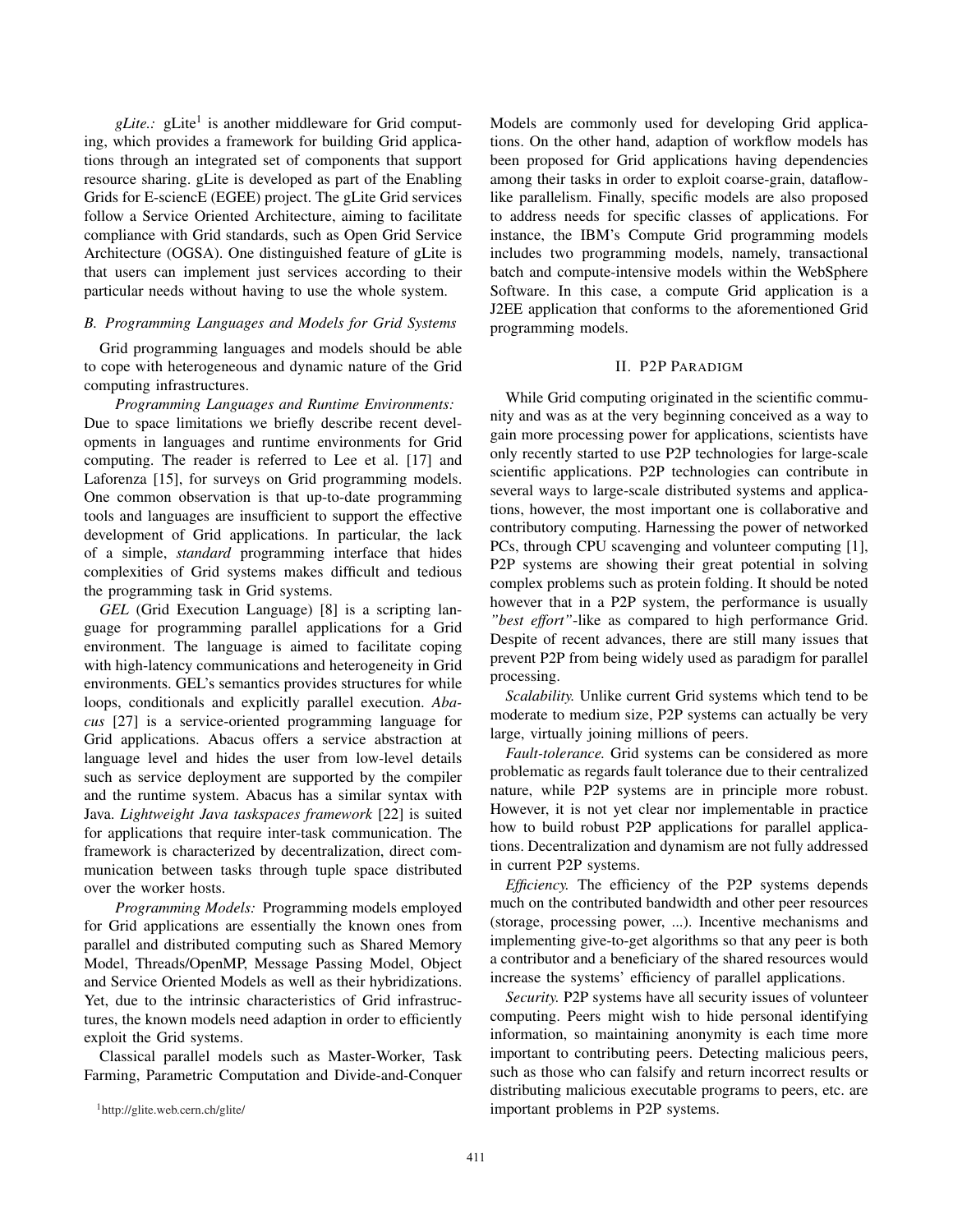#### *A. P2P Middleware and Programming Models*

As in the case of Grid computing, middleware and communication libraries are vital for the development of P2P-enabled applications. Compared to Grid systems, there have been developed fewer middleware and communication libraries for P2P systems. They are centred around three architectures: client/server, pure P2P (fully decentralized) and hybrid (super-peer) architectures.

*JXTA Library:* JXTA [18] is a library of generalized P2P protocols that enable the communication between any connected devices in the network. The set of protocols can be used as a basis for the implementation and deployment of P2P networks ubiquitously and independently of computing platforms. Inter-operability among different networks is also claimed (using peerIds, peers can traverse different networks).

A JXTA-based P2P network consists of a set of interconnected peers, which can be self-organized in groups and offer common services to the rest of the network. Services are announced using XML documents, the so called, advertisements. Advertisement is an important piece in a JXTA network; through advertisements peers can join other peers, be aware and use available services in the network. Among others, they include peer advertisement, peer-group advertisement, pipe advertisement, rendezvous advertisement and peer information advertisement. Messages among peers are sent through pipes, asynchronous communication channels. Messages are XML documents encapsulating routing information, credential information (binary data can be also encoded and included).

Peers use several protocols for communication and accomplishing their functionalities. Essentially there are six protocols; it should be noted that a peer needs not to implement all these protocols but only those required for its specification. These protocols are: *peer discovery protocol*, which serve for announcing resources (peers, groups, pipes, services, ...) and discover other peers' resources; *peer information protocol*, which serves for getting state information (time, state, traffic, ...); *peer resolver protocol*, which serves for sending generic requests to one or more peers, usually for information exchange; *pipe binding protocol*, which serves for establishing virtual communication channels (pipes); *endpoint routing protocol*, which serves for finding routing to other peers through relay peers; and, *rendezvous protocol*, which enables peers for subscribing to service propagation.

As can bee seen from the above description, JXTA is a basic library and can be still considered as low level to be used in a straightforward way by programmers for developing P2P applications. Its features such as stable API, NAT and firewall traversal, decentralized architecture and scalability make JXTA appropriate for developing middleware building on top of JXTA.

*JXTA-based middleware:* Several middleware based on JXTA have been reported in the literature. These include JXTA-Overlay, P3, JXTPIA, Jalapeno, JNGI, JXTA-Grid, OurGrid, Triana and Xeerkat. We briefly describe them next.

*JXTA-Overlay*<sup>2</sup> [28] project is an effort to use JXTA technology for building an overlay on top of JXTA offering a set of basic primitives that are most commonly needed in P2P applications. It comprises primitives for peer discovery, peer resources discovery, resource allocation, task submission and execution, file/data sharing, discovery and transmission, instant communication, peer group functionalities (rooms etc.) and monitoring of peers, groups, tasks etc. This set of basic functionalities is intended to be as complete as possible regarding the needs of P2P applications, which can be built on top of the overlay. One of the characteristics of the primitives offered by the JXTA-Overlay is their genericity and independence from the applications that will be using them, yet allowing to keep the intrinsic decentralized nature of Grid/P2P systems. Regarding the architecture of the JXTA-Overlay, it is based on a broker-client model, implemented as a broker layer and a client layer, respectively.

Several economic-like models have been implemented for selecting peers in job executions. JXTA-Overlay has been tested through different types of applications. We distinguish here two of them. The first is a distributed application that process large log data files in regularly sequenced data format. The second one is to create a group-ware environment for students of a virtual university. Both applications showed the feasibility of the overlay approach.

*P3* [21] (which stands for *Personal Power Plant*) is another middleware using JXTA library aimed at supporting common requirements of P2P software as well as large scale distributed computing. P3 consists of a job management subsystem, a job monitor, and parallel programming libraries. P3 creates a JXTA-supported peer group called a job group for each job that is a submitted by a parallel application. The experimental evaluation of this library as reported in [21] showed a certain amount of overhead on the middleware in terms of communication performance even though a cluster on Gigabit Ethernet LAN was used as infrastructure.

*Jalapeno* [25] is intended for supporting task execution in a desktop Grid. It consists of manager, worker and task submitter hosts. Jalapeno is appropriate as a framework for solving embarrassingly parallel applications in which the problem is split into smaller independent sub-problems. *JNGI* [26] is another JXTA-based framework for job executions using computational peers in the P2P network. Jobs are split and distributed among several peers. It is claimed that by providing redundancy within peer groups, it is ensured that failures do not affect job completion. *Xeerkat*<sup>3</sup> is a JXTA based framework that uses a worker/hiring analogy to establish computational Grids. It uses an agent computing model where an agent runs a number of available services.

<sup>2</sup>https://jxta-overlay.dev.java.net/

<sup>3</sup>Xeerkat http://code.google.com/p/xeerkat/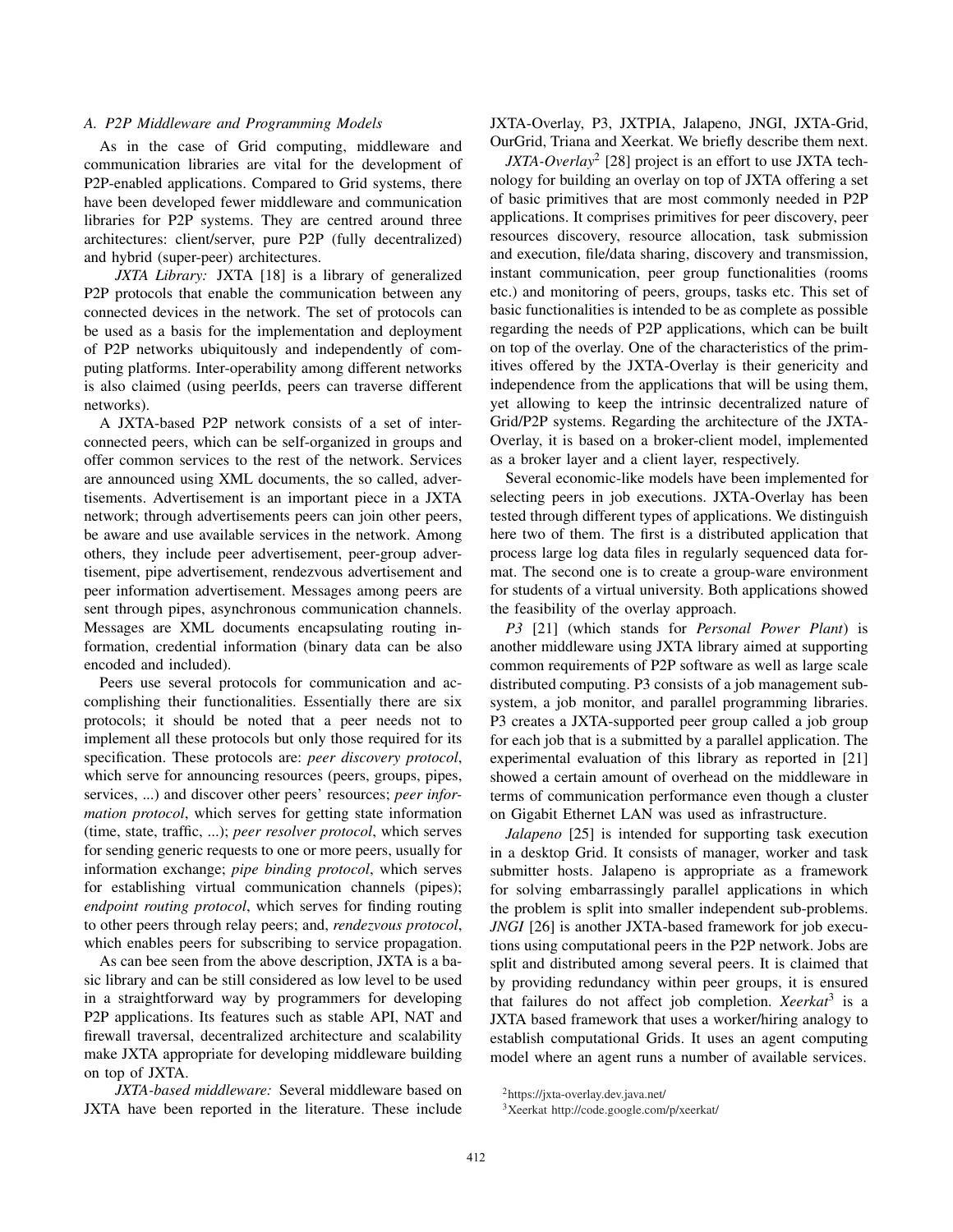*XtremWeb:* XtremWeb [5] is a Java-based software for the development and deployment of light-weight Grids, namely Grids based on desktop PCs. It is mainly addressed for developing Grid and P2P-enabled scientific applications, especially embarrassingly parallel applications (parametric model). The computing resources are provided in a volunteer-basis. XtremWeb architecture is made up of Client, Coordinator and Workers and uses a pull model in which Workers initiate communications to request jobs from Server. Worker's results are sent to the Coordinator (result collector). In a P2P scenario, XtremWeb can be used to build centralized P2P Systems in which a Worker behaves as a Client. Jobs submitted by Client are registered on the Server and scheduled on Workers. Communications between different parts of XtremWeb include remote procedure call (RPC) messages and data transfers.

*P2P-MPI:* P2P-MPI [11] is a middleware for developing embarrassingly parallel applications by grouping computing resources of desktop Grids. Typically, a user can request P2P-MPI to transparently find a given number of processors for running a Java application, using the P2P-MPI message passing library, which in turn conforms to MPJ.

### III. GRID AND P2P-ENABLED E-SCIENCE APPLICATIONS

Grid computing has shown its usefulness for a family of applications arising in science and engineering. Simulationdriven or experiment-driven applications such as parametric modeling, parameter sweep applications, monte-carlo simulations are examples of successful e-Science applications. Presently, e-Science applications span domains such as chemistry and physics, medical and life sciences, engineering and design, mathematics, economics, business and finance, environmental science, earth sciences and astronomy.

In [20] the authors provide a classification of different approaches for e-Science Grid infrastructures in solving complex problems. The multi-disciplinary nature of e-Science applications as well as the cross-domain collaboration of researchers in the context of virtual laboratories/organizations, make Grid technologies a promising approach for solving complex problems. On the other hand, P2P paradigm has also started to be considered in combinatorial optimization (e.g. for branch&bound algorithms [23], [24] and evolutionary algorithms [16]).

# IV. INTEGRATED APPROACHES TO GRID AND P2P **SYSTEMS**

As can be seen, Grid and P2P systems have followed different trajectories motivated by different needs and users' interest and supported by rather different developing and research communities. Fortunately, both paradigms are evolving towards sharing more common characteristics. Grid and P2P systems have common intrinsic features of large distributed systems and both of them are concerned with harnessing and sharing of computationally resources.

Grid and P2P systems can benefit from each other characteristics. Grid systems can benefit from P2P techniques of resource discovery, decentralization techniques, replication techniques, and scalability, which are extensively addressed in the P2P literature. In this sense, P2P systems can provide more flexibility to Grid infrastructures. For instance, resource and service discovery approach in Grid systems is centric or hierarchic-based, while P2P systems use advanced presence mechanisms of peer nodes. On the other side, P2P systems can benefit from resource allocation, scheduling, load balancing techniques, security techniques, etc., developed for Grid systems.

Currently there are no P2P-Grid middleware that would support best features of both systems, however, there are attempts to develop integrated approaches for Grid and P2P systems for parallel and distributed computing. OGSA model is one such example, in which Grid, P2P and Web Service concepts are merged. Also, efforts are being done at infrastructure level, such as mixing clusters and desktop machines for P2P-based computational Grids (e.g. [7], [10]) or the PlanetLab platform [19] as a testbed for Grid-P2P applications.

#### V. CONCLUSIONS

Grid computing originated in the scientific community in response to the need for harnessing more processing power for the development of large-scale scientific and engineering applications. P2P paradigm only recently has started to be used for large scale distributed computing systems. Harnessing the power of networked PCs, through CPU scavenging and volunteer computing is enabling P2P systems to leverage high rates of throughput.

In this paper we have described and evaluated recent developments in Grid and P2P middleware with respect to scientific and engineering applications. The analysis of the existing Grid middleware, programming tools and languages shows that they do not fully support the effective programming and development of Grid applications. In particular, the lack of simple, *standard* programming interfaces that hide complexities of Grid systems makes difficult and tedious the programming task in Grid systems. Nonetheless, Grid computing has shown to be more successful for parallel and distributing computing than P2P systems so far. Despite of the recent advances, there are still many issues such as scalability, standardization, efficiency and security that prevent P2P from being fully exploited and widely used as paradigm for efficient parallel processing.

Finally, there is a clear need for integrated frameworks for Grid and P2P, namely a middleware that would support best features of both systems. Models such as OGSA, which merges Grid, P2P and Web Service concepts, are showing their usefulness in this regard.